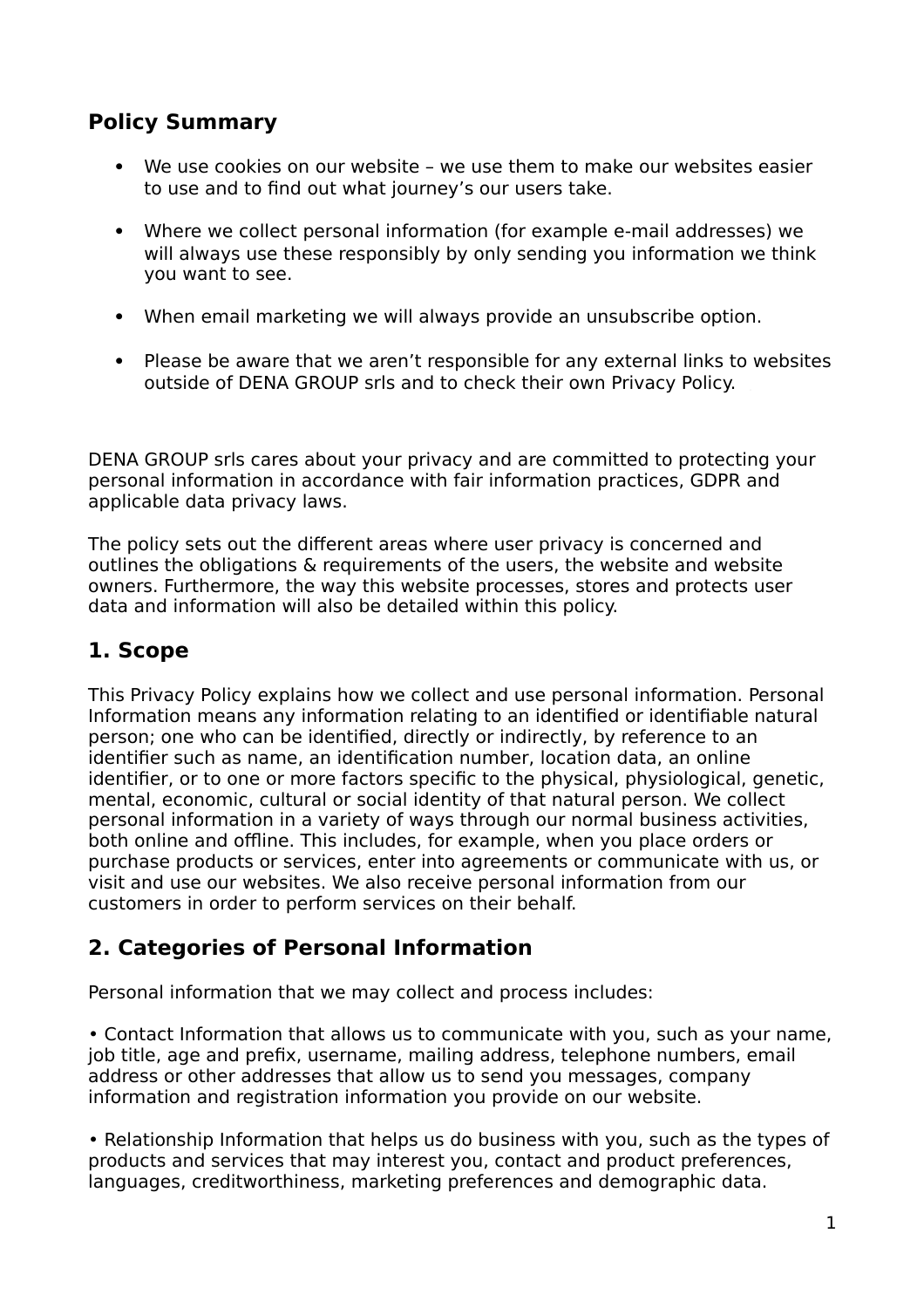• Transactional information about how you interact with us, including purchases, inquiries, customer account information, order and contract information, delivery details, billing and financial data, details for taxes, transaction and correspondence history, and information about how you use and interact with our websites.

• Security and Compliance Information that helps us to secure our interests, including information for conflict checks, fraud prevention and internal verification, as well as information necessary for the security of our premises, such as visual recordings.

• Our products may collect system and event information relating to their setup, configuration and operation, as well as information collected by our products in their ordinary course of operation. This information may include sensor data, equipment data, data regarding building spaces, energy usage data, fault data, event data, environmental data, and other internal or external data as well as product usage information and product performance data. In some circumstances, this information may be Personal Data. The nature and extent of the information collected by our products will vary based on the type and function of the product and the type of services for which they are used, subject to applicable laws.

#### **3. Legal bases for Processing**

• The performance of a contract with our customers and suppliers.

• The legitimate interests of DENA GROUP srls which are our usual business activities.

#### **4. Purposes of Processing**

• Fulfilling your orders for products or services and related activities, such as product and service delivery, customer service, account and billing management, support and training, product update and safety related policies, and to provide other services related to your purchase.

• Managing our contractual obligations and your ongoing relationship with us, including interacting with you, analysing and improving the products and services we offer, informing you about our products or services, as well as special offers and promotions.

• Ensuring the security of our websites, networks and systems, and premises, as well as protecting us against fraud.

• Managing our everyday business needs, such as payment processing and financial account management, product development, contract management, website administration, fulfilment, corporate governance, audit, reporting and legal compliance.

#### **5. Recipients of Personal Information**

• Third Parties: We may use third parties to provide or perform services and functions on our behalf. We may make personal information available to these third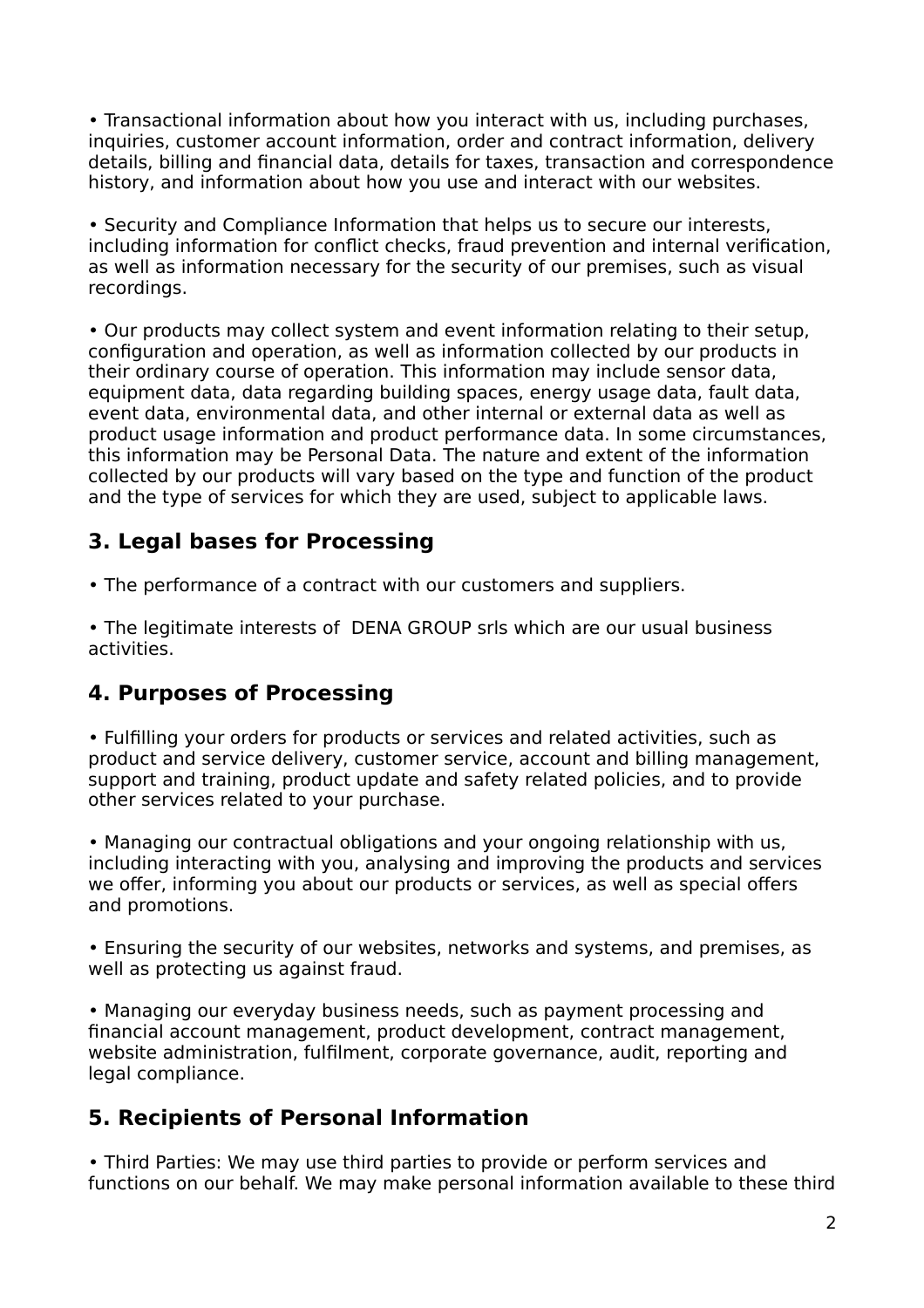parties, to perform these services and functions. Any processing of that personal information will be on our instructions and compatible with the original purposes and in accordance with GDPR Regulations.

• As Required by Law: We may also make personal information concerning individuals available to public or judicial authorities, law enforcement personnel and agencies as required by law, including to meet national security or law enforcement requirements, and including to agencies and courts in the countries where we operate. Where permitted by law, we may also disclose such information to third parties (including legal counsel) when necessary for the establishment, exercise or defence of legal claims or to otherwise enforce our rights, protect our property or the rights, property or safety of others, or as needed to support external audit, compliance and corporate governance functions.

• Mergers & Acquisitions: Personal information may be transferred to a party acquiring all or part of the equity or assets of DENA GROUP srls or its business operations in the event of a sale, merger, liquidation, dissolution, or other.

• Affiliates: We may also transfer and share such information to DENA GROUP srls affiliates in compliance with applicable law.

#### **6. Retention**

We will retain your personal information as long as necessary to achieve the purpose for which it was collected, usually for the duration of any contractual relationship and for any period thereafter as legally required or permitted by applicable law.

#### **7. Protection of Personal Information**

Security measures for protecting personal information: We apply appropriate technical, physical and organisational measures that are reasonably designed to protect personal information against accidental or unlawful destruction, loss, alteration, unauthorised disclosure or access, and against other unlawful forms of processing. Access to personal information is restricted to authorised recipients on a need-to-know basis. We will also use enhanced security measures when processing any sensitive personal information.

#### **8. Our websites**

This website and its owners take a proactive approach to user privacy and ensure the necessary steps are taken to protect the privacy of its users throughout their visiting experience. This website complies to all relevant national laws and requirements for user privacy.

• Cookies: This website uses cookies to better the users experience while visiting the website. Where applicable this website uses a cookie control system allowing the user on their first visit to the website to allow or disallow the use of cookies on their computer / device. This complies with recent legislation requirements for websites to obtain explicit consent from users before leaving behind or reading files such as cookies on a user's computer / device.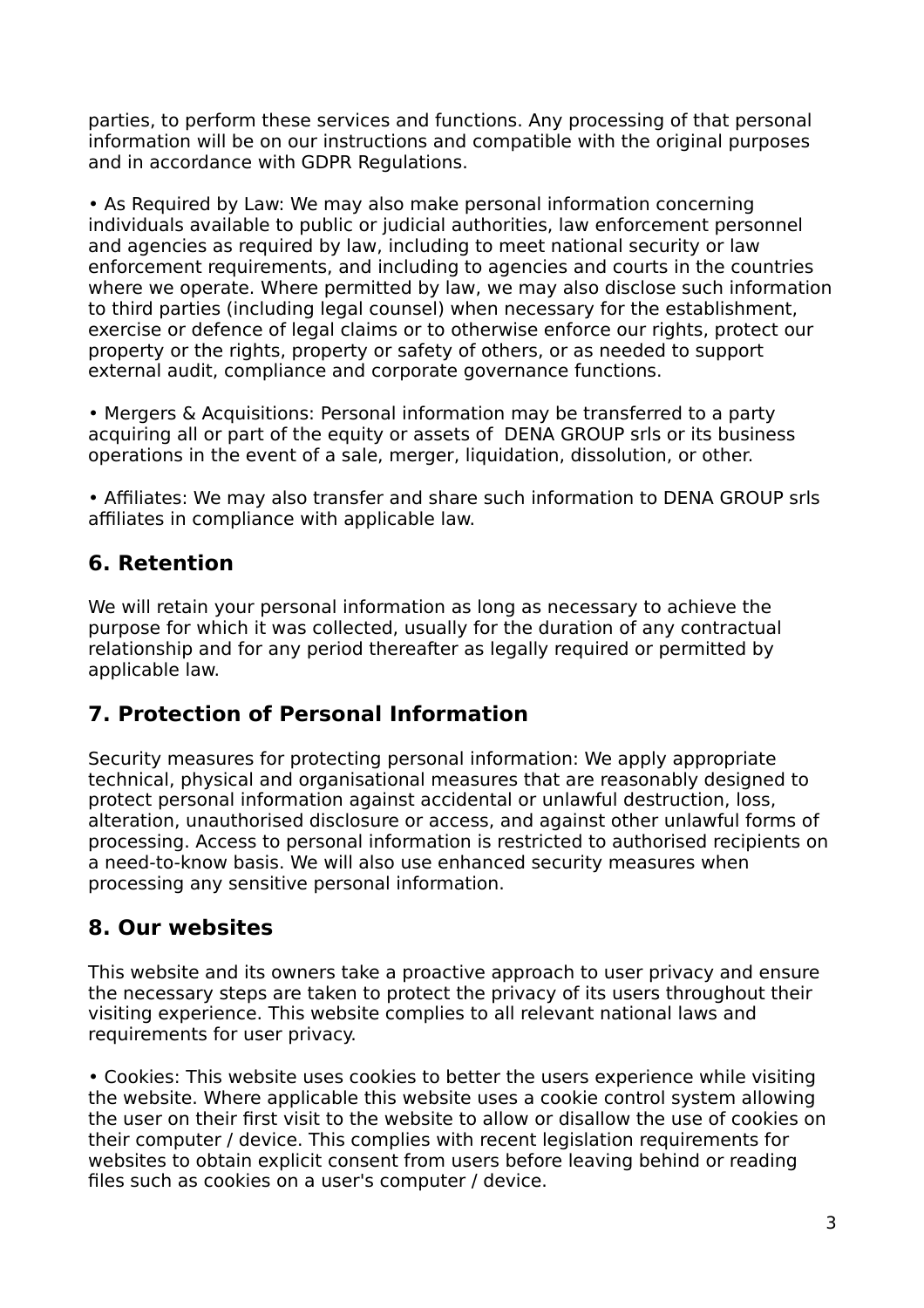Cookies are small files saved to the user's computer / device hard drive that track, save and store information about the user's interactions and usage of the website. This allows the website, through its server to provide the users with a tailored experience within this website.

Users are advised that if they wish to deny the use and saving of cookies from this website on to their computers hard drive they should take necessary steps within their web browsers security settings to block all cookies from this website and its external serving vendors.

Web Tracking: This website uses tracking software to monitor its visitors to better understand how they use it. This software is provided by Google Analytics which uses cookies to track visitor usage. The software will save a cookie to your computer / devices hard drive in order to track and monitor your engagement and usage of the website, but will not store, save or collect personal information. You can read Google's privacy policy here for further information http://www.google.com/privacy.html

Other cookies may be stored to your computer / devices hard drive by external vendors when this website uses referral programs, sponsored links or adverts. Such cookies are used for conversion and referral tracking and typically expire after 30 days, though some may take longer. No personal information is stored, saved or collected. Most internet browsers accept cookies automatically, but you can change the settings of your browser to erase cookies or prevent automatic acceptance if you prefer. These links explain how you can control cookies via your browser - remember that if you turn off cookies in your browser then these settings apply to all websites not just this one:

• Internet Explorer http://support.microsoft.com/kb/278835

• Chrome: http://support.google.com/chrome/bin/answer.py?hl=en-GB&answer=95647

• Safari: http://docs.info.apple.com/article.html?path=Safari/5.0/en/9277.html

• Firefox: http://support.mozilla.org/en-US/kb/ Enabling%20and%20disabling %20cookies

• Email Newsletter: This website operates an email newsletter program, used to inform subscribers about products and services supplied by this website. Users can subscribe through an online automated process should they wish to do so but do so at their own discretion. Some subscriptions may be manually processed through prior written agreement with the user.

Subscriptions are taken in compliance with national Spam Laws and all personal details relating to subscriptions are held securely and in accordance with GDPR and national data protection law.

No personal details are passed on to third parties nor shared with companies / people outside of the company that operates this website. Under the GDPR and national data protection law you may request a copy of personal information held about you by this website's email newsletter program. If you would like a copy of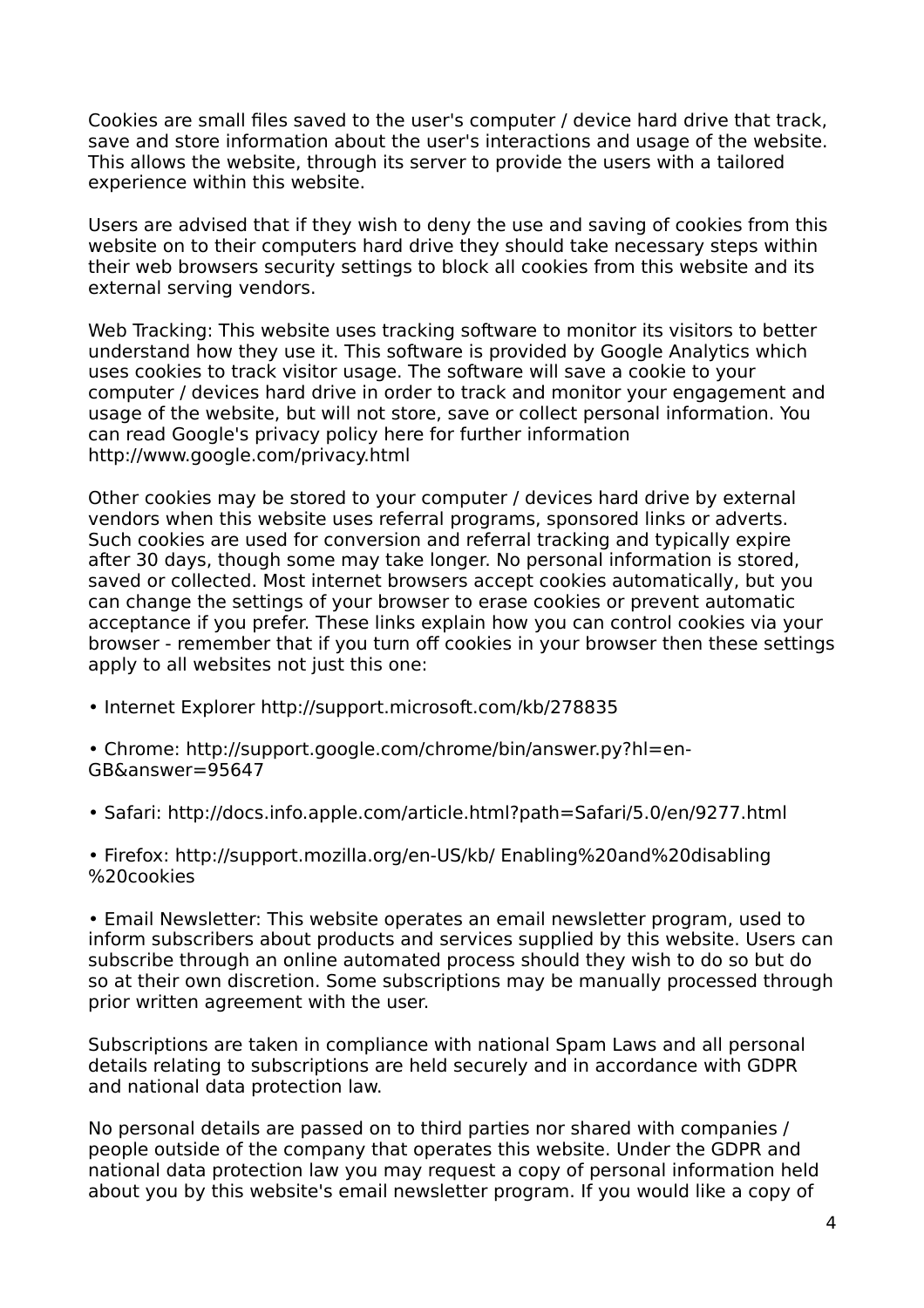the information we have on file about you as an individual, please email our Data Protection Supervisor – see Section 11 How to Contact Us.

Email marketing campaigns published by this website or its owners may contain tracking facilities within the actual email. Subscriber activity is tracked and stored in a database for future analysis and evaluation. Such tracked activity may include; the opening of emails, forwarding of emails, the clicking of links within the email content, times, dates and frequency of activity. This information is used to refine future email campaigns and supply the user with more relevant content based around their activity. Subscribers are given the opportunity to un-subscribe at any time through an automated system. This process is detailed at the footer of each email campaign sent by our mailing system.

• External Links: Although this website only looks to include quality, safe and relevant external links, users are advised adopt a policy of caution before clicking any external web links mentioned throughout this website. The owners of this website cannot guarantee or verify the contents of any externally linked website despite their best efforts. Users should therefore note they click on external links at their own risk and this website and its owners cannot be held liable for any damages or implications caused by visiting any external website/page links.

• Social Media Platforms: Communication, engagement and actions taken through external social media platforms that this website and its owners participate on are custom to the terms and conditions as well as the privacy policies held with each social media platform respectively. Users are advised to use social media platforms wisely and communicate / engage upon them with due care and caution in regard to their own privacy and personal details. This website nor its owners will ever ask for personal or sensitive information through social media platforms and encourage users wishing to discuss sensitive details to contact them through primary communication channels such as by telephone or email. This website may use social sharing buttons which help share web content directly from web pages to the social media platform in question. Users are advised before using such social sharing buttons that they do so at their own discretion and note that the social media platform may track and save your request to share a web page respectively through your social media platform account.

#### **In Summary**

• We use cookies on our website – we use them to make our websites easier to use and to find out what journey's our users take.

• Where we collect personal information (for example e-mail addresses) we will always use these responsibly by only sending you information we think you want to see. • When email marketing we will always provide the opt-out option.

• Please be aware that we aren't responsible for any external links to websites outside of and to check their own Privacy Policy.

# **9. Your Rights**

You may request to access, rectify, or update your inaccurate or out-of-date personal information by contacting our Data Protection Supervisor. To the extent of